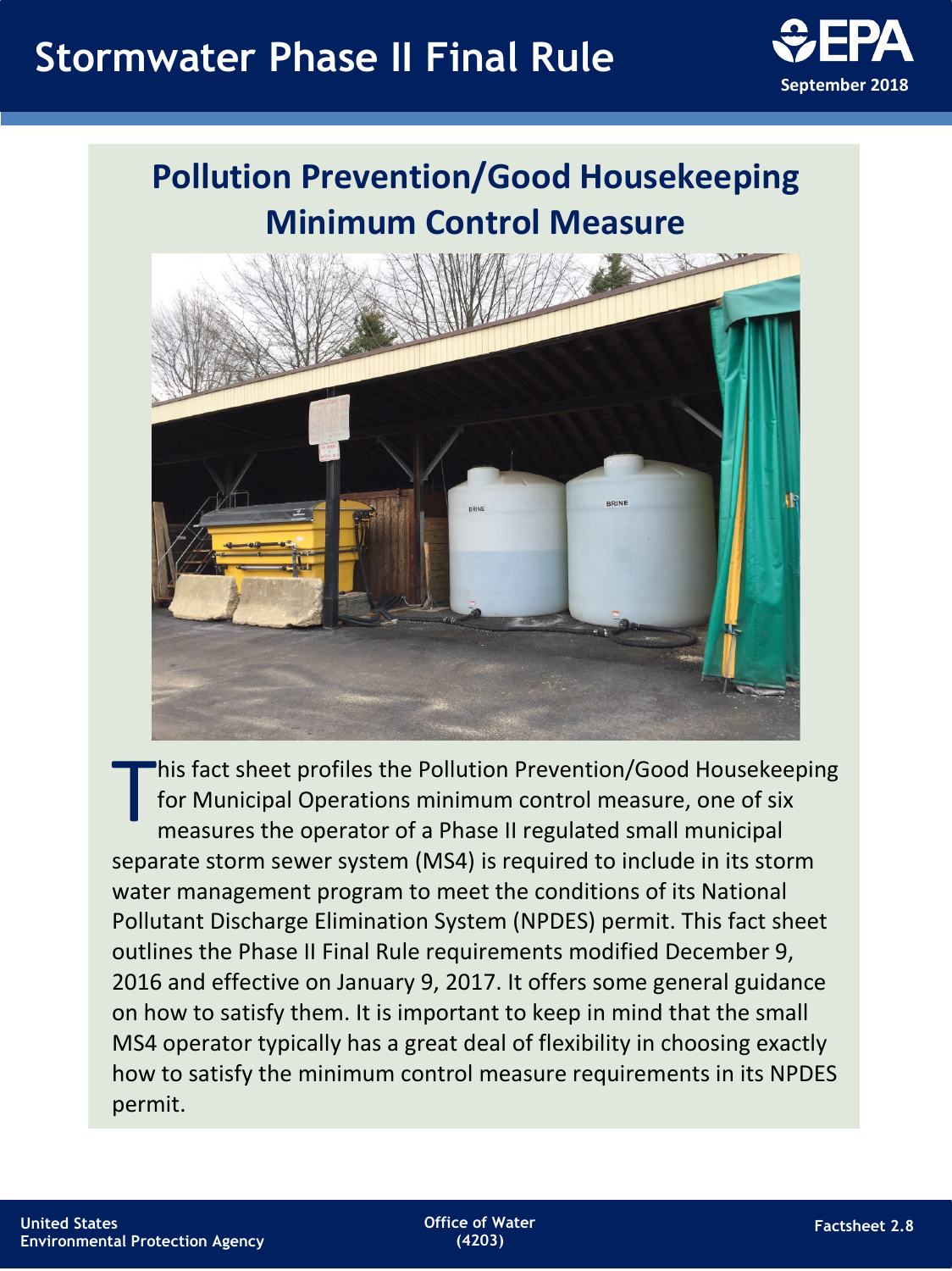## **Why Is Pollution Prevention/Good Housekeeping Necessary?**

The Pollution Prevention/Good Housekeeping for municipal operations minimum control The Pollution Prevention/Good Housekeeping for municipal operations minimum control<br>Tmeasure is a key element of the small MS4 stormwater management program. This measure requires small MS4 operators to examine and subsequently alter their own actions to help ensure a reduction in the amount and type of pollution that: (1) collects on streets, parking lots, open spaces, and storage and vehicle maintenance areas and is discharged into local waterways; and (2) results from actions such as environmentally damaging land development and flood management practices or poor maintenance of storm sewer systems.

 While this measure is meant primarily to improve or protect receiving water quality by altering since proper and timely maintenance of storm sewer systems can help avoid repair costs from municipal or facility operations, it also can result in a cost savings for the small MS4 operator, damage caused by age and neglect.

### **What Is Required?**

Recognizing the benefits of pollution prevention practices, the rule requires an operator of a Rregulated small MS4 to:

- **Develop and implement an operation and maintenance program with the ultimate goal** of preventing or reducing pollutant runoff from municipal operations into the storm sewer system.
- **Include employee training on how to incorporate pollution prevention/good**  and stormwater system maintenance. To minimize duplication of effort and conserve housekeeping techniques into municipal operations such as park and open space maintenance, fleet and building maintenance, new construction and land disturbances, resources, the MS4 operator can use training materials that are available from EPA, their State or Tribe, or relevant organizations.
- **Determine the appropriate best management practices (BMPs) to meet permit** requirements for this minimum control measure. Some program implementation approaches, BMPs (i.e., the program actions/activities), and measurable goals are suggested below.

# **Measure? What Are Some Guidelines for Developing and Implementing This**

 discharges. EPA encourages the small MS4 operator to consider the following components The intent of this control measure is to ensure that existing municipal, State or Federal operations are performed in ways that will minimize contamination of stormwater when developing their program for this measure: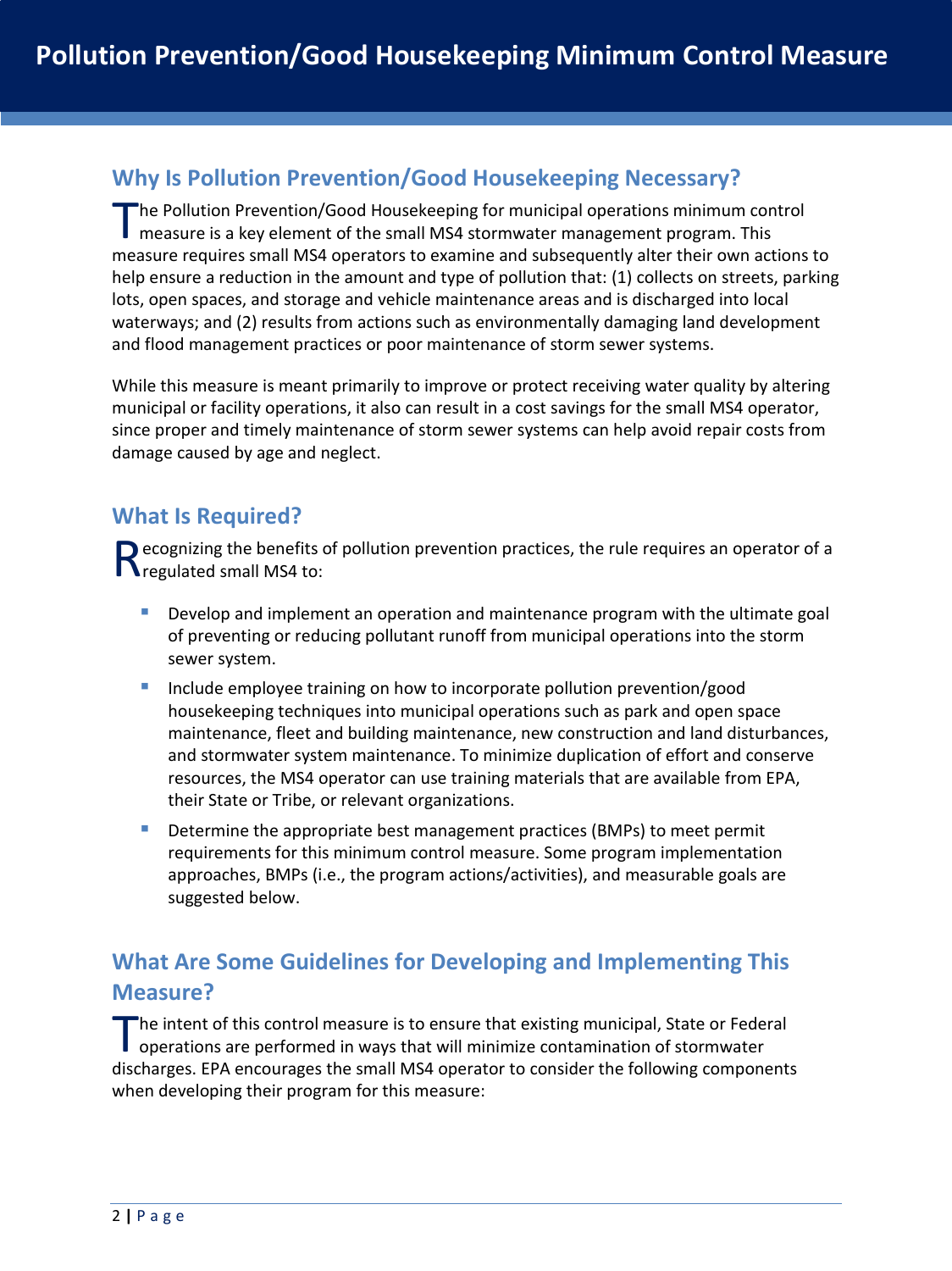- for structural and non-structural controls to reduce floatables and other pollutants *Maintenance activities, maintenance schedules, and long-term inspection procedures*  discharged from the separate storm sewers.
- programs that promote recycling (to reduce litter), minimize pesticide use, and ensure **Controls for reducing or eliminating the discharge of pollutants** from areas such as roads and parking lots, maintenance and storage yards (including salt/sand storage and snow disposal areas), and waste transfer stations. These controls could include the proper disposal of animal waste.
- **Procedures for the proper disposal of waste removed from separate storm sewer**  systems and areas listed in the bullet above, including dredge spoil, accumulated sediments, floatables, and other debris.
- managers for the purpose of identifying and addressing environmental impacts from *Ways to ensure that new flood management projects assess the impacts on water quality* and examine existing projects for incorporation of additional water quality protection devices or practices. EPA encourages coordination with flood control such projects.

 grates on outfalls to capture floatables, typically need regular cleaning, while non-structural controls, such as training materials and recycling programs, need periodic updating. The effective performance of this control measure hinges on the proper maintenance of the BMPs used, particularly for the first two bullets above. For example, structural controls, such as

## **What Are Appropriate Measurable Goals?**

 compliance. The permit may also require permittees to develop measurable goals that guide The MS4 permit will specify any actions and deadlines that permittees must meet for permit implementation of MS4 chosen actions to meet permit requirements and to determine program effectiveness. The measurable goals, as well as the BMPs, should consider the needs and characteristics of the operator and the area served by its small MS4. The measurable goals should be chosen using an integrated approach that fully addresses the requirements and intent of the minimum control measure.

 EPA has developed a Measurable Goals Guidance for Phase II MS4s that is designed to help program managers comply with any permit requirement to develop measurable goals. The stormwater management plan. For example, an MS4 program goal might be to incorporate the use of road salt alternatives for highway deicing and reduce traditional road salt use by 50 guidance presents an approach for MS4 operators to develop measurable goals as part of their percent in the first year of the permit term.